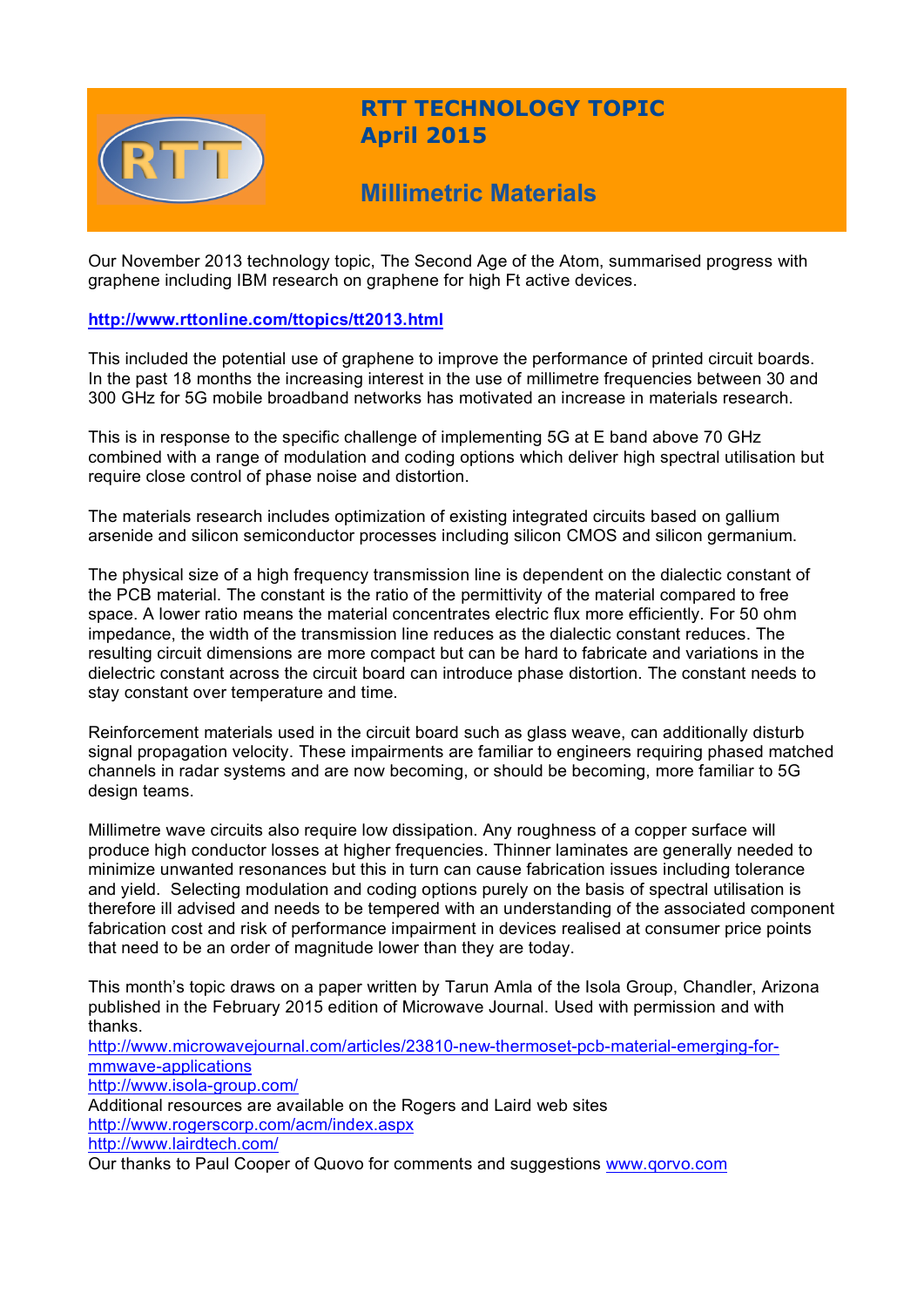Printed circuit boards started being used in consumer radio receivers after the Second World War. The thermal plastic polymer, Polytetrafluoroethylene (PTFE) had been discovered in April 1938 at the Dupont Research Labs. Combined with woven glass, these lithographically printed circuit boards were robust enough to be used in ordnance applications including anti-aircraft proximity fuses.

In the 1950's a thermosetting industrial fibreglass composite laminate of filament glass cloth with an epoxy resin known as FR4 was introduced and is still in widespread use today. It is strong, moisture resistant and has excellent electrical properties – at least up to microwave frequencies.

### http://www.microwavejournal.com/articles/23790-stem-works-february-2015

The basic principle of a printed circuit board is to produce a sandwich of thin electrically conductive layers and insulating layers of polymer, glass, ceramic or polymer filled with glass or ceramic**.** Over time the number of layers has increased together with the need to support RF and digital technologies and the mechanical and thermal properties of the dielectrics have become more important as has the requirement to handle more power.

Millimetre wavelengths (10mm to 1 mm) and frequencies (30 to 300 GHz) are particularly challenging for PCB materials. The standardized methods and techniques for measuring dielectric constant become increasingly inaccurate and unreliable. The designer is faced with conflicting performance requirements including dielectric loss, thermal stability, thermal management, layer count, twist and warp resistance, stability with humidity and temperature, thermal cycling tolerance, power handling capability and passive intermodulation.

The skin depth of copper at millimetre frequencies is extremely small. This means that surface roughness translates directly into attenuation loss producing conductor losses which can exceed dielectric loss. This can be reduced by using smooth high purity copper though this increases cost.

Products shipped at consumer price points and or at lower frequencies will generally use a mix of FR-4 and RF optimized substrates but scaling this approach to millimetre frequencies particularly for devices combining high speed digital and RF functions is problematic.

It is generally assumed that PTFE is stable with temperature however the crystalline structure of the material and the manufacturing process (sintering) produces a range of crystallinity which will produce batch to batch variation. The material can also suffer permanent deformation, also known as creep, at close to room temperature. The impact of this is relatively trivial at lower frequencies but significant at frequencies above 70 GHz and has been a particular design concern for automotive applications with a sub-zero to 85 degree C temperature gradient. The lower expansion coefficient of copper also introduces a risk of fatigue failure from high plastic strains. Hybrid mixes of FR4 and ceramic filled substrates will have a tendency to delaminate due to temperature cycling and higher layer board combinations are likely to oxidize.

These problems can be mitigated by using different filler materials but these are often highly abrasive and result in high drill wear for the inter layer through holes. The drilling costs can be higher than the material cost. Alternatives such as plasma drilling can be used but are equally expensive.

All of the above has led to work being done on finding combinations of materials that deliver a more optimum compromise between electrical and thermal mechanical properties and cost, essentially thermoset materials that behave like standard FR4 but with properties that do not degrade with temperature.

The materials need to have low conductor loss both to minimize power consumption and to limit heat rise on the board. Conductor surface roughness not only increases parasitic capacitance but also results in a phase constant that will change in frequency, affecting phase and group velocity.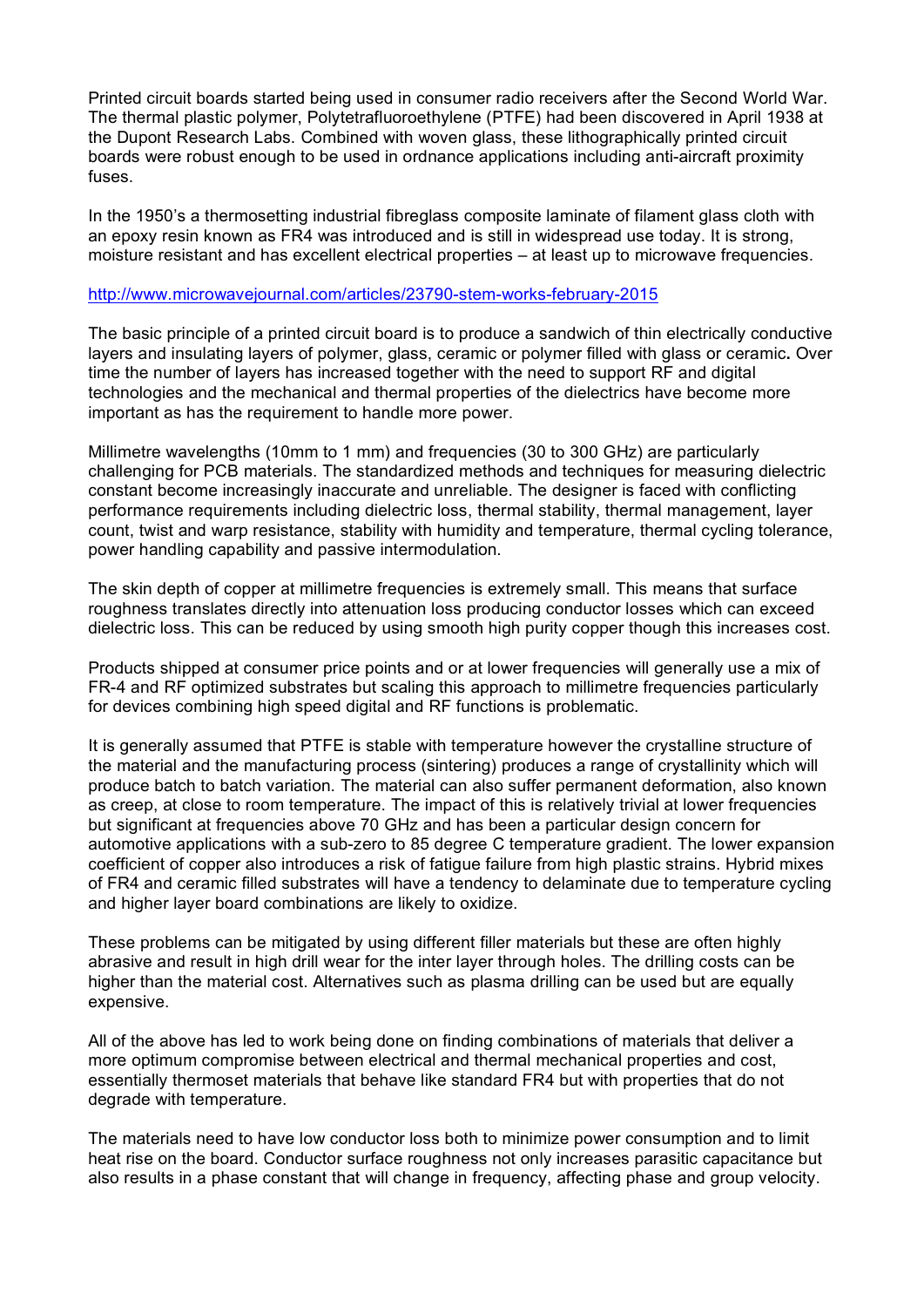These effects can be mitigated by using low profile copper which also reduces insertion loss and heat rise but this in turn requires a thermoset that provides high peel strength even when smooth low profile copper is used. Lower loss also increases power handling capability. The thermoset needs to have good predictable dimensional stability, low drilling cost and similar flow and fill behaviour to FR4. The desired and required outcome will be low cost multi-layer printed circuit boards optimised for mixed RF/digital signal processing at millimetre frequencies across extended temperature gradients.

## **Summary**

Our February technology topic, Automotive Radar, http://www.rttonline.com/ttopics/tt2015.html, highlighted the importance of E band 77 GHz automotive radar market as a development platform for high performance RF for extreme operational conditions (vibration, moisture and heat gradient).

The January technology topic, Defence Spectrum - the new Battleground http://www.rttonline.com/ttopics/tt2015.html, highlighted the importance of the E band mobile broadband defence market as a development platform for higher power RF including RF for long distance telemetry and system control. This includes the development of low Coefficient of Material Expansion (CTE) polymers with good electrical characteristics for E band transceiver printed circuit boards.

Graphene may have a role to play in producing thermally and electrically optimised printed circuit boards though present research is focusing more intently on energy conversion and storage where the combination of high electrical conductivity, physical flexibility and high surface to weight ratio opens up particular opportunities in electric charge storage in batteries and super capacitors and as catalysts in solar and fuel electrodes. By comparison, thermoset PCB material innovation may seem prosaic but is likely to have a more fundamental short term impact on the cost and performance economics of 5G-E band network and user devices.

The cellular market in 1982 was crucially dependent on the availability of stable low cost high quality FR4 capable of working efficiently at 800 and 900 MHz, a key enabler for base stations and user equipment. Thirty five years on the same material, mechanical and manufacturing constraints apply and need to be factored into 5G mobile broad spectrum planning, technology planning and the economic modelling of wide area high data rate delivery cost.

## **A note about dielectic constants and microstrip lines**

The microstrip line is transmission-line geometry with a single conductor trace on one side of a dielectric substrate and a single ground plane on the opposite side. In a microstrip line, the electromagnetic (EM) fields exist partly in the air above the dielectric substrate and partly within the substrate itself.

The effective dielectric constant of the line is therefore expected to be greater than the dielectric constant of air (1) and less than that of the dielectric substrate.

There are three types of losses that occur in microstrip lines: conductor (or ohmic) losses, dielectric losses, and radiation losses. An idealized microstrip line, being open to a semi-infinite air space, acts similarly to an antenna and tends to radiate energy. Substrate materials with low dielectric constants (5 or less) are used when cost reduction is the priority.

Similar materials are also used at millimetre-wave frequencies to avoid excessively tight mechanical tolerances. However, a lower dielectric constant translates into a lower concentration of energy in the substrate region and, hence, higher radiation loss. Radiation loss depends on the dielectric constant, the substrate thickness, and circuit geometry.

The use of high-dielectric-constant substrate materials reduces radiation losses because most of the EM field is concentrated in the dielectric between the conductive strip and the ground plane.